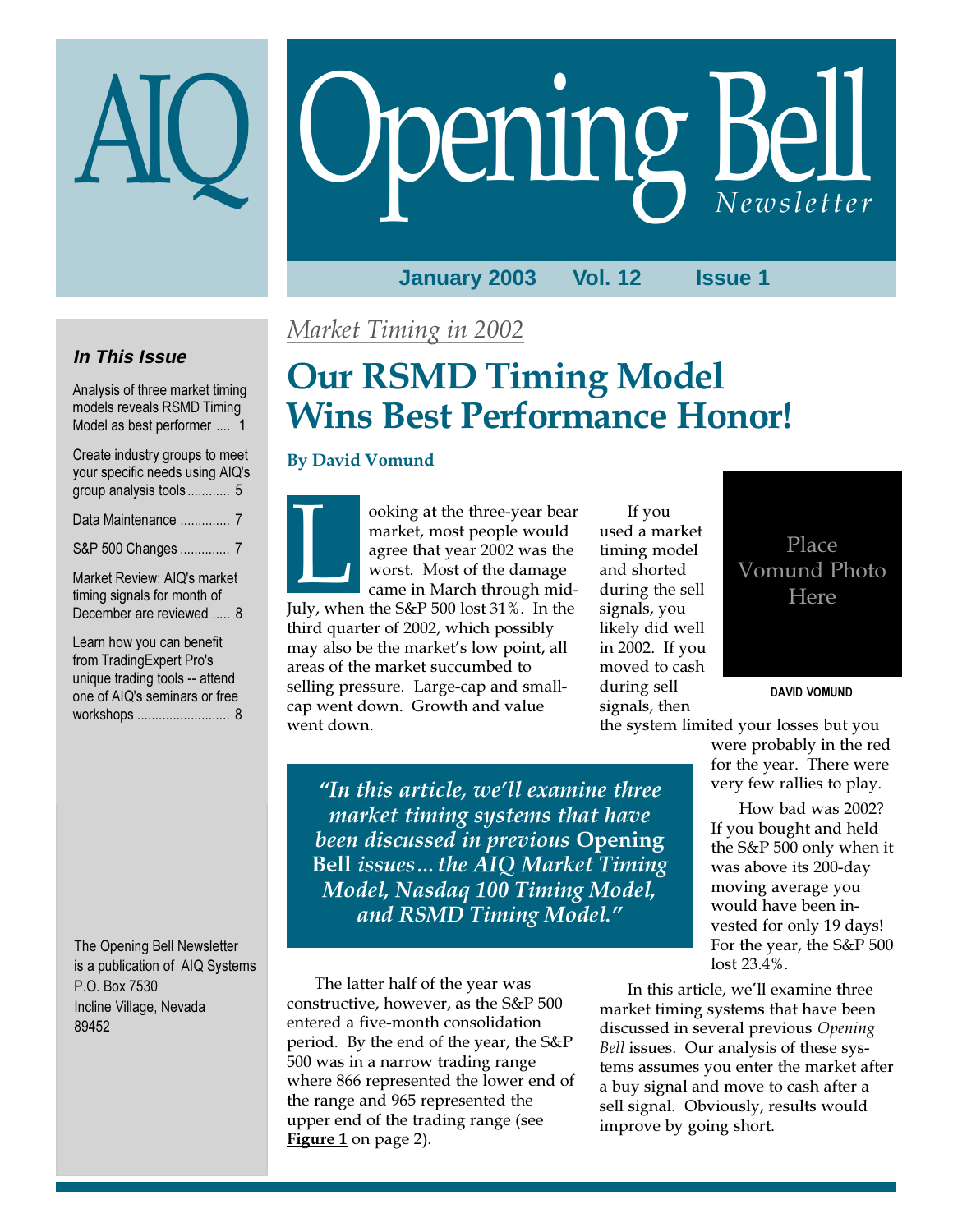## AIQ Opening Bell January 2003

## AIQ Market Timing Model

been out of synchor the last few<br>years. In 2002 it slightly outper-AIQ's market timing model has been out of sync for the last few formed a buy-and-hold approach, but its signals offered little value.

For our testing we used Expert Rating signals of 95 or greater without confirmation. The S&P 500 was bought the day of the Expert Rating buy signal and was held until an Expert Rating sell signal of 95 or greater was registered. Money market interest was not factored in.

A list of the trades appears in Table 1. The most damaging trade was the June 5 to August 28 trade, which resulted in a 12.6% loss. Applying a confirmation technique, such as waiting for an increasing Phase indicator, would have somewhat limited the loss but it still would have been the largest losing trade. Some of these losses were recouped when the model gave a buy on September 26 and remained on a buy until December 9.

For the year, trading the AIQ market timing model lost 19.2% while the S&P 500 lost 23.4%.

## AIQ Opening Bell Newsletter

David Vomund, Publisher G.R. Barbor, Editor P.O. Box 7530 Incline Village, NV 89452

AIQ Opening Bell does not intend to make trading recommendations, nor do we publish, keep or claim any track records. It is designed as a serious tool to aid investors in their trading decisions through the use of AIQ software and an increased familiarity with technical indicators and trading strategies. AIQ reserves the right to use or edit submissions.

While the information in this newsletter is believed to be reliable, accuracy cannot be guaranteed. Past performance does not guarantee future results.

For subscription information, phone 1-800-332-2999 or 1-775-831-2999.

© 1992-2003, AIQ Systems



**Figure 1.** Daily chart of S&P 500 Index displaying last 11 months of year 2002. After a major decline that ended in July, the S&P 500 entered a five-month consolidation period. By the end of the year, the S&P 500 was in a narrow trading range

## Nasdaq 100 Timing Model

In the May 1999 Opening Bell we introduced a timing model which uses AIQ's Breadth Builder function.

With the Breadth Builder, TradingExpert Pro has the unique capability to calculate breadth and volume figures based on a list of stocks. On December 31 of each year,

ume from the Nasdaq 100 stocks is a unique feature of AIQ's TradingExpert Pro.

Part of the benefit in creating a

"Part of the benefit in creating a Nasdaq 100 model is the capability to chart and analyze volume indicators. Another benefit is that you can apply AIQ's timing model to the created market... This Nasdaq 100 Timing Model has outperformed the Nasdaq Composite in four of the last six years."

we created a list of the Nasdaq 100 stocks and used the Breadth Builder to calculate market breadth and volume based on these stocks.

With breadth and volume indicators calculated, we can apply indicators such as On Balance Volume and Money Flow to the Nasdaq 100 index. The ability to plot a Money Flow indicator based on the Nasdaq 100 index and volNasdaq 100 model is the capability to chart and analyze volume indicators. Another benefit is that you can apply AIQ's timing model to the created market. The same rules that are applied to ticker DJIA can be used on the Nasdaq 100 market.

Using AIQ's market timing model on the Nasdaq 100 index produced a lot of trades in 2002. Table 2 shows the individual trades along with the return of the Nasdaq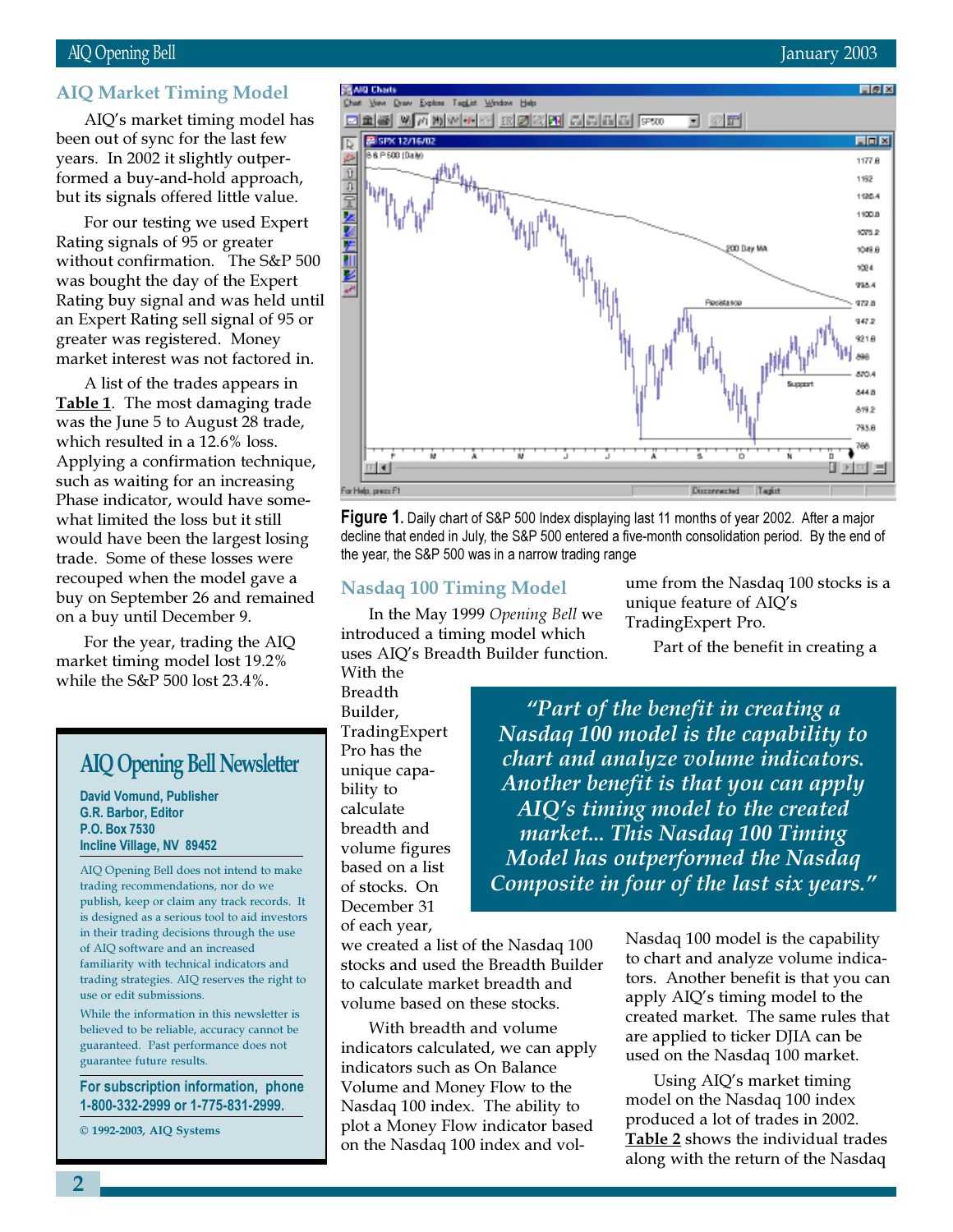Composite. By buying the Nasdaq Composite on the day of an Expert Rating buy signal and selling the day of an Expert Rating sell signal, the 2002 return was –19.91%. Although down, the return is better than the 31.5% loss in the Nasdaq Composite.

This timing model has outperformed the Nasdaq Composite in four of the last six years. The timing results are good but I'd caution against relying exclusively on this model for your market timing. Nevertheless, I do examine its signals on a daily basis.

For more information on this model and how to create it, please refer to page 6, May 1999 Opening Bell. This issue is posted on AIQ's web page at <u>www.aiqsystems.com</u> You can also refer to instructions on using the Breadth Builder feature in the TradingExpert Pro User Reference Manual, page 49.

## RSMD Timing Model

In the April 2002 Opening Bell we ran what I consider to be one of our

|                 | 12/31/01                    | N/A | 01/02/02 | 1000 | 0.57     |  |
|-----------------|-----------------------------|-----|----------|------|----------|--|
|                 | 01/17/02                    | 98  | 02/19/02 | 98   | $-4.88$  |  |
|                 | 02/25/02                    | 98  | 05/21/02 | 100  | $-2.67$  |  |
| ing             | 06/05/02                    | 98  | 08/28/02 | 99   | $-12.58$ |  |
|                 | 09/04/02                    | 95  | 09/17/02 | 98   | $-2.23$  |  |
|                 | 09/26/02                    | 99  | 12/09/02 | 98   | 4.33     |  |
|                 | 12/10/02                    | 99  | 12/31/02 | N/A  | $-2.73$  |  |
|                 | 2002 Results:               |     |          |      |          |  |
|                 | Expert Ratings $= -19.23\%$ |     |          |      |          |  |
|                 | $S\&P 500$ Index = -23.37%  |     |          |      |          |  |
| 3<br><u>n</u> . |                             |     |          |      |          |  |
|                 |                             |     |          |      |          |  |

**Table 1. Expert Rating Results**

**Buy Expert Sell Expert S&P 500 Date Rating Date Rating % Change**

most important and timely articles. This article covers a simple but effective market timing technique that uses the Nasdaq's RSMD SPX indicator as a market timing tool.

RSMD is a relative strength indicator that is exclusive to AIQ's TradingExpert Pro. It takes the commonly used relative strength indicator and plugs it into the MACD formula. In effect, RSMD is a momentum of relative strength indicator.

When plotting the Nasdaq Composite, click the RSMD SPX indicator to get the relative strength of the Nasdaq versus the S&P 500. When the fast line is rising then the Nasdaq is outperforming. When the fast line is falling then the S&P 500 is outperforming. To eliminate most of the whipsaws, I use the weekly version of the indicator.

Here is how the timing model works. When the fast line on the Nasdaq's weekly RSMD SPX indicator is rising, then the overall market environment is bullish. When this indicator begins to fall, then the market environment has turned bearish.

Here is why the timing model works. When the RSMD SPX indicator favors the Nasdaq over the S&P 500, then people are willing to take more aggressive positions and the

## **Table 2. Nasdaq 100 Market Model**

| Buy<br><b>Date</b> | <b>Expert</b><br>Rating | Sell<br><b>Date</b> | <b>Expert</b><br>Rating | Nasdaq Comp.<br>% Change |
|--------------------|-------------------------|---------------------|-------------------------|--------------------------|
| 1/3/2002           | 98                      | 1/9/2002            | 99                      | 0.03                     |
| 2/11/2002          | 99                      | 3/20/2002           | 99                      | $-0.75$                  |
| 5/8/2002           | 96                      | 5/21/2002           | 95                      | $-1.89$                  |
| 6/17/2002          | 97                      | 6/19/2002           | 99                      | -3.63                    |
| 6/27/2002          | 99                      | 7/1/2002            | 97                      | $-3.80$                  |
| 7/5/2002           | 99                      | 7/9/2002            | 98                      | $-4.64$                  |
| 7/11/2002          | 100                     | 7/19/2002           | 100                     | $-4.03$                  |
| 7/24/2002          | 100                     | 7/25/2002           | 98                      | $-3.89$                  |
| 7/29/2002          | 95                      | 8/27/2002           | 99                      | 0.94                     |
| 9/9/2002           | 98                      | 9/27/2002           | 97                      | $-8.08$                  |
| 10/1/2002          | 99                      | 11/11/2002          | 97                      | 8.69                     |

## 2002 Results:

Expert Ratings = -19.91% Nasdaq Composite = -31.53%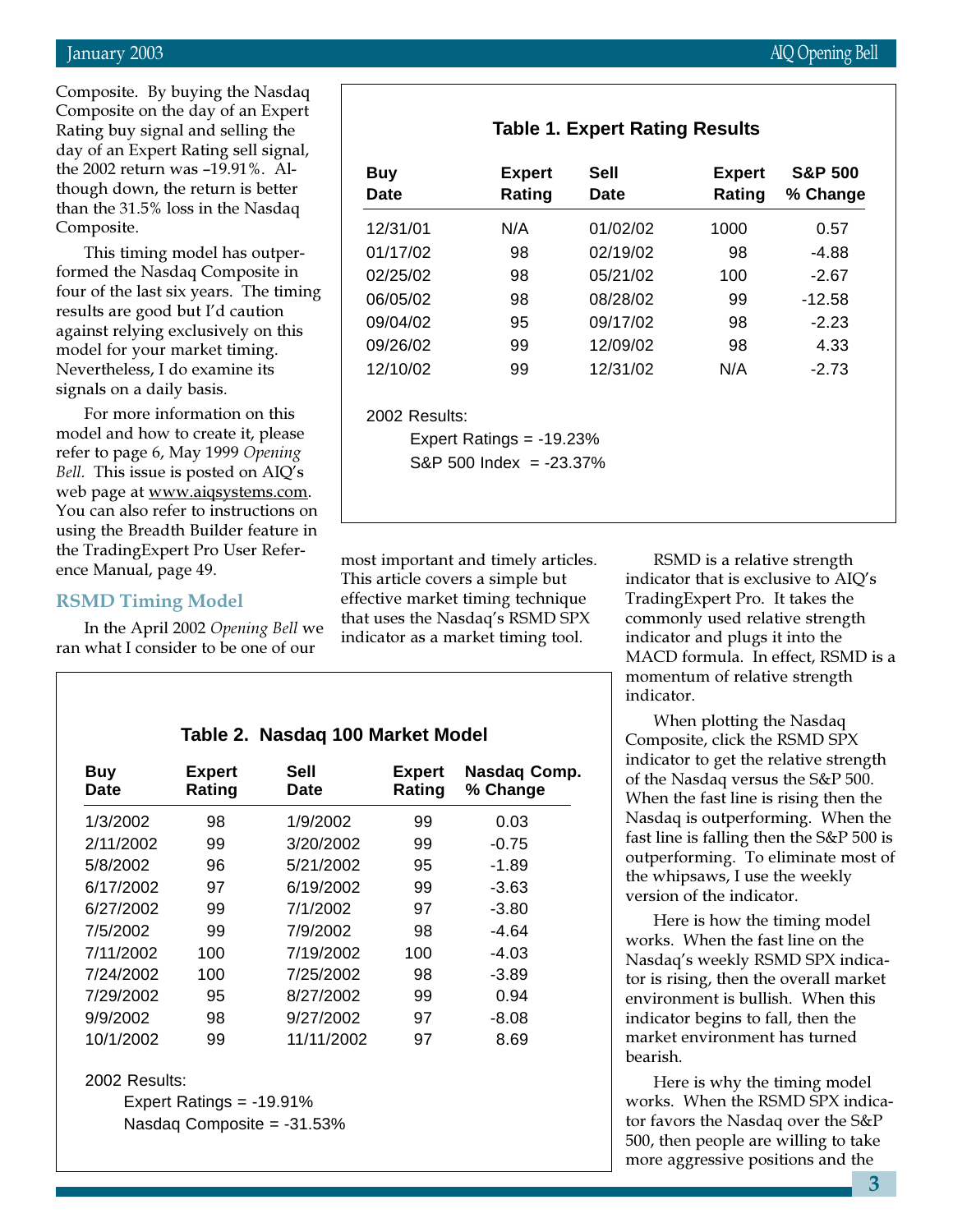## AIQ Opening Bell January 2003

market is generally favorable.

then money is moving to more When the indicator begins to favor the S&P 500 over the Nasdaq, conservative stocks and the market is generally unfavorable.

To see the movement in the RSMD SPX indicator, it is best to use TradingExpert Pro's Zoom feature. Figure 2 shows a recent chart of the RSMD indicator. Rather than waiting for the Phase line (the fast line) to cross the Signal line (the slow line), I recommend looking for a change in direction of the Phase line. You can either use a one-week change in direction or eliminate some of the whipsaws and use a two-week change in direction.

In Figure 2 we placed arrows to represent the buy and sell signals. A buy signal occurs when the RSMD indicator rises for two straight weeks. After moving higher, a sell signal occurs when the RSMD falls for two straight weeks.



**Figure 2.** Weekly chart of NASDAQ Comp. Zoom feature was used to display RSMD Indx SPX iindicator in the main chart window. Arrows show timing of RSMD buy and sell signals.

strong advances.

A year ago, I adopted the RSMD

"For the year, the RSMD Timing Model lost 6.8%, far better than the 23.4% loss in the S&P 500...the RSMD system performed well during the bull market, keeping people invested during the strong advances."

indicator as my main market timing tool. That was a well-timed move as many of the previously used models broke down. Like every

ness but so far it has worked very well in the recent bull and bear markets.

As we move into the New Year, let me remind you that the market has never experienced four straight down years. Let's hope that record remains intact!

David Vomund publishes VIS Alert, a weekly investment newsletter. For free trial issues, call 775-831-1544 or go to www.visalert.com.

Table 3 shows the trading signals for 2002 using a two-week change in the RSMD indicator. Even though the indicator is run on the Nasdaq, this is an overall market timing model so the percentage return figures assume you trade the S&P 500 index. For the year, this system lost 6.8%, far better than the 23.4% loss in the S&P 500.

Several timing systems could be created which would lose 6% this year, but unlike most of those systems the RSMD indicator performed well during the bull market, keeping people invested during the

model, the RSMD model needs to be constantly evaluated for its effective-

| Table 3. Two Week Change in RSMD |  |  |  |  |  |
|----------------------------------|--|--|--|--|--|
|----------------------------------|--|--|--|--|--|

| <b>Buy Date</b> | <b>Sell Date</b> | % Ch. S&P 500 |
|-----------------|------------------|---------------|
| 12/31/01        | 02/01/02         | $-2.26$       |
| 07/19/02        | 08/02/02         | 1.95          |
| 08/23/02        | N/A              | -6.49         |
|                 |                  |               |

2002 Results

 $RSMD$  SPX =  $-6.82%$ S&P 500 Index = -23.37%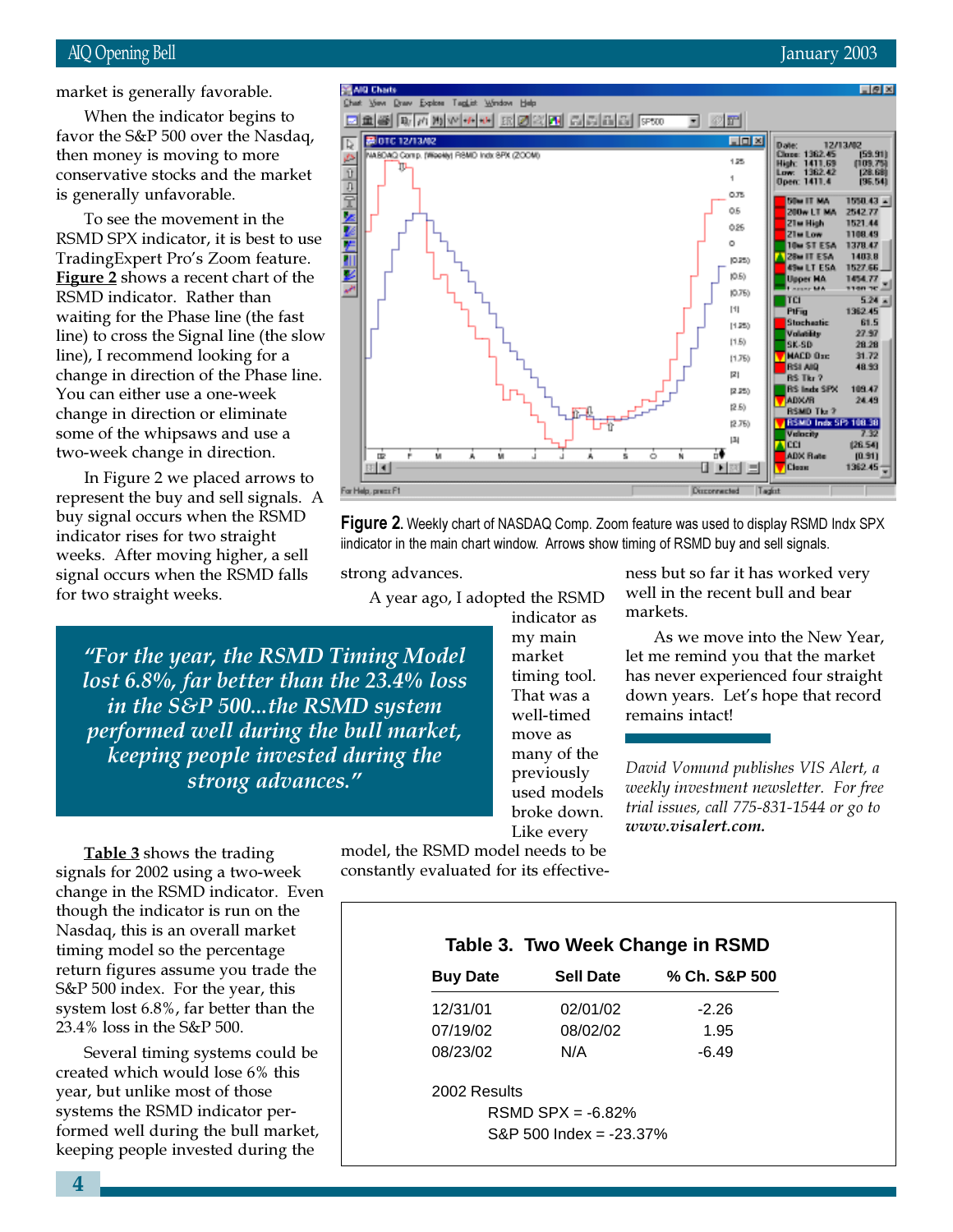同図図

**Ligix** 

1004

9728 921.6 **B70.4** 819.2 768 715.9 885.6 614.4 563.2 7

마지코

# What Every AIQ User Should Know, Part II

# Ability to Create Industry Groups for Your<br>Special Trading Needs Is Valuable AIQ To Special Trading Needs Is Valuable AIQ Tool

**Your Draw Explore TagList Window Help** 

BRIGROWTH 12/18/02 (32 - 52)

╔ P

 $\hat{v}$ 

困难

**ELES WANT AN EQRIC SERIES TOOLS** 

n addition to standard tools, AIQ TradingExpert Pro has some unique features that nearly every user would find beneficial. This is the second of a three-part series of articles covering features that every TradingExpert user should know how to use.  $\prod_{\text{even}}$ 

The first article in the series (December 2002) covered list management and its many benefits. In this article, we'll demonstrate the benefits of creating industry groups specific to your trading needs.

TradingExpert comes with two industry group structures, the Standard & Poor's structure and the AIQALL structure. The software also has the ability to create new industry group structures. Those who use standard analysis tools may think creating industry groups is unimportant, but we'll show that almost every user can benefit from AIQ's industry group tools.

People who perform a top-down

"People who perform a top-down analysis (sector to group to stock) find AIQ's group analysis capabilities very important…Most people, however, are bottom-up traders. The group analysis feature in TradingExpert Pro is important for bottom-up traders as well."

analysis obviously find AIQ's group analysis capabilities very important. These people first analyze industry sectors and groups and then pick

market's health, almost everyone graphs the Dow, S&P 500, and the Nasdaq Composite. To get a better feel of the market environment, one

stocks within the attractive groups. Most people, however, are bottomup traders. They screen a broad database of stocks trying to find

could further break down the market to growth and value components.

**Figure 1** shows a Growth industry group and a Value industry group. Notice in March to May that the Growth group lost value while at the same time the Value group moved slightly higher. In September to December, however, the Value group moved sideways but the Growth group moved sharply higher.

This Growth/Value group analysis can play an important role when evaluating the market's health. When value stocks outperform, then that implies that your analysis should emphasize low PE or high yielding securities. When growth stocks outperform, then that implies that high relative strength or technology stocks are in favor. Then again, when both groups head

**象** DOGS 12/1 <u>니다</u> × Vake Index Daily 225.28 215.04 204.9 194.56 184.32 174.09 163.94 153.6 143.36  $ER$  4 O E For Help, press F1 Disconnected Tagist

日図面



attractive trades. The group analysis feature in TradingExpert Pro is important for bottom-up traders as well.

Let's look at an example that demonstrates the usefulness of AIQ's group analysis capability. When analyzing the

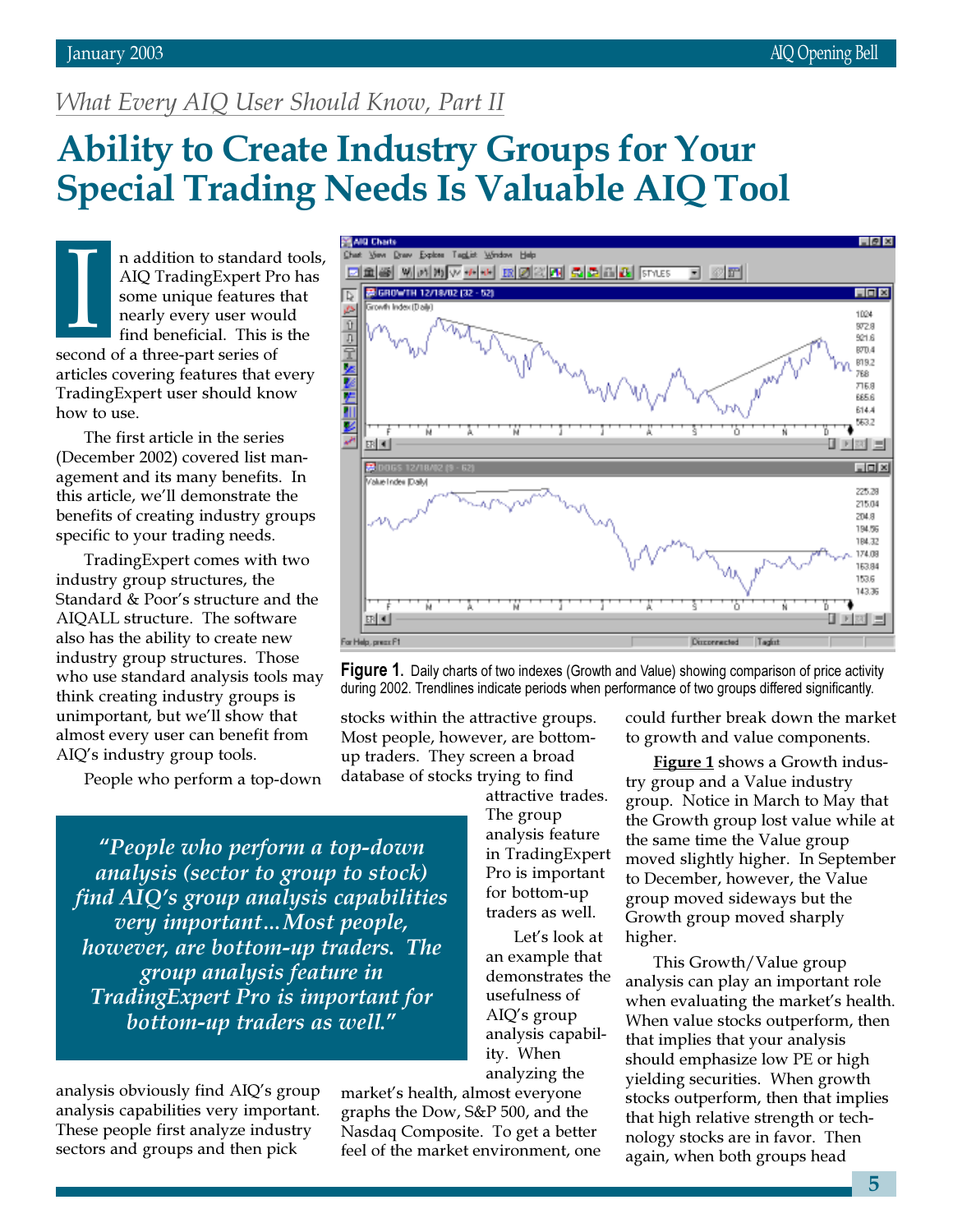lower, as they did in May to October, then the market's health is at its worst.

Some may say that you can do the same analysis by following market indexes that track growth and value stocks. That's true but by creating AIQ groups you can control which stocks comprise the index and you can see volume data calculated from the stocks in the index.

A similar analysis can be done on the stocks in your portfolio. By creating a group of the stocks your trading system selects, you can see when the system outperforms the market indexes and when the system struggles. It helps tell you when you want to be active in your trading and when you should sit on the sidelines.

Groups can also be created to track mutual funds. By creating industry groups based on the 10 largest stock holdings of the mutual funds, one can analyze these surrogate groups using both price and volume-based indicators. To create a surrogate mutual fund group, first build a list of the 10 stocks and then create an index for this group of

"Groups can also be created to track mutual funds. By creating industry groups based on the 10 largest stock holdings of the mutual funds, one can analyze these surrogate groups using both price and volume-based indicators."

tickers. (For detailed instructions on creating an industry group, see below.) Let's look at an example. The top graph in **Figure 2** is a surrogate group calculated from the 10 largest stock holdings for the Rydex Health Care mutual fund. The bottom graph shows the actual fund. Notice how similar the price movement of the actual fund is compared to the surrogate group.



**Figure 2.** Daily charts of Rydex Health Care Fund (bottom) and a surrogate group created from the fund's 10 largest stock holdings (top). Comparison shows how closely the surrogate group tracks the actual fund.

With the surrogate group created, we have more tools to help analyze the Health Care fund. Whereas mutual funds only have closing prices, surrogate groups

> have high, low, and closing prices. They also have volume data. With volume data, we have access to volumebased indicators such as Money Flow, On Balance Volume, and the Positive Volume Index.

> > Learning how to

create a group structure is a useful process for all AIQ users. If you can successfully create a structure, then you have mastered the Data Manager. Building an industry group is done with three easy steps.

Step 1. Create a list name. In the Data Manager, click List and then New. Enter a list name and click OK. For this exercise, we created a group structure that has a growth and value group as shown in Figure 1.

We called our list "Styles."

Step 2. Create a group ticker. In Data Manager, click Ticker and New. Enter a ticker for the new group. Make sure the ticker symbol isn't the same as an existing stock's symbol. Click Group and then OK. Drag the group name to the left side of the Data Manager and drop it on the list name.

Step 3. Enter the stock symbols that comprise the group. In the panel on left side of the Data Manager window, single-click on the group ticker symbol which appears just below the list name. With the ticker highlighted, click List and Insert Tickers. Enter the ticker symbols that you want in the group separated by semicolons.

For our value group, we chose to use the highest yielding stocks in the S&P 100 index. For our growth group, we chose to use only the technology stocks in the Nasdaq 100 that have an index weighting of at least 1%.

With the group structure created, your Data Manager should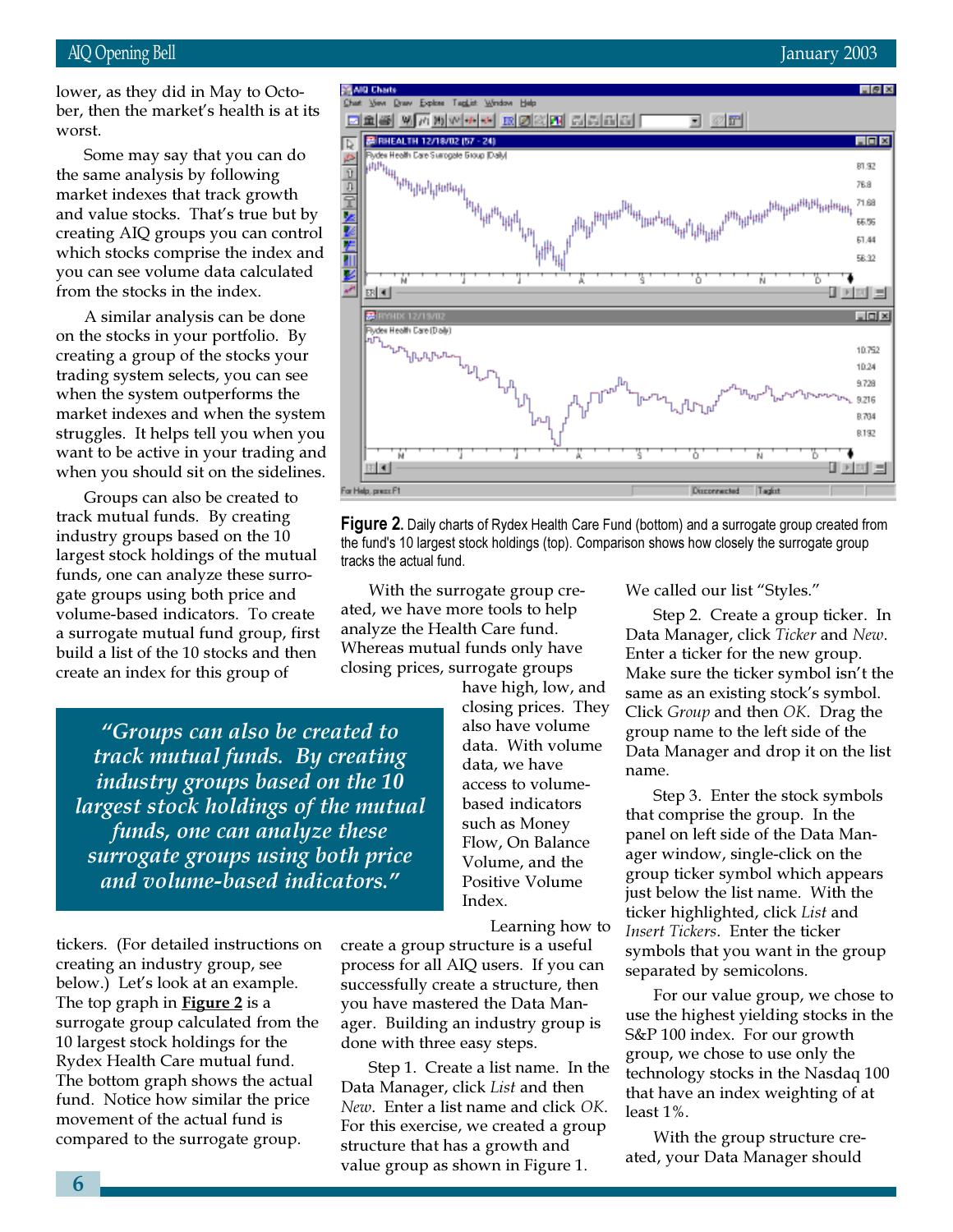resemble **Figure 3**. In the panel on the left side of Figure 3, our list name is Styles, the groups are Dogs and Growth, and the stock ticker symbols appear below their groups.

The next time you download data, indices for the groups will automatically be calculated. You can also calculate the groups by going to the Data Manager and clicking Utilities and Compute Group/Sector Indices. Highlight the list name and click OK.

I repeat, having the ability to create industry groups or an industry group structure for your specific needs is a valuable tool for AIQ users. Whether you use the group feature to spot the rotation of industry groups or whether you use the feature to track the performance of a set of stocks, performing group analysis helps you to better understand the market environment.

| January 2003 | AIQ Opening Bell |
|--------------|------------------|
|              |                  |

| AIR Data Manager                                           |                  |                                     |                 |               |          | $\blacksquare$ $\blacksquare$ $\blacksquare$ |   |
|------------------------------------------------------------|------------------|-------------------------------------|-----------------|---------------|----------|----------------------------------------------|---|
| Nanager View List Ticker Uffries Help                      |                  |                                     |                 |               |          |                                              |   |
| 日富翁<br>$\mathbf{R}$ $\mathbf{R}$ $\mathbf{R}$ $\mathbf{R}$ | ыа               | * ir<br><b>STYLES</b>               | ۳               |               |          |                                              |   |
| <b>STYLES</b><br>Eŀ                                        | <b>Syndrol</b>   | $-$ Decombine                       | $-$ Tgas        | <b>Nadost</b> | First    | Last                                         | ۰ |
| $A$ $b$ DDGS<br>Ė-                                         | <b>P91600</b>    | <b>CRB</b> Index                    | Futurez         | œ             | DR/06/99 | 03/23/00                                     |   |
| A ET BAC                                                   | <b>UD1600</b>    | US Dalar                            | Futurez         | œ             | 08/06/99 | 08/23/00                                     |   |
| 人目 O水                                                      | TR1600           | US Teams Bond                       | <b>Futures:</b> | OC.           | 08/06/99 | 08/23/00                                     |   |
| A 15 DD                                                    | NO1600           | US Teams Note                       | Futurer         | œ             | 08/08/99 | 08/23/00                                     |   |
|                                                            | SERVICEA         | Advertising                         | Group           |               | 01/02/92 | 12/20/02                                     |   |
| A LE EMB                                                   | MEDIA1           | Advertising                         | Group           |               | 01/02/90 | 12/20/02                                     |   |
| 人名日                                                        | AEROSPC          | Аватраск/Онічтов                    | Group           |               | 01/02/92 | 12/20/02                                     |   |
| 人凸阳F                                                       | <b>AERO1</b>     | Assorpace/Defense                   | Group           |               | 01/02/90 | 12/20/02                                     |   |
| A ITI GN                                                   | AERO2            | Assorpace/Defense Equipment         | Group           |               | 01/02/90 | 12/20/02                                     |   |
| A MO                                                       | <b>AGRI1</b>     | Apricultural Demations              | Group           |               | 01/02/90 | 12/20/02                                     |   |
| ⊕ sac                                                      | AGRICULT         | Apricultural Products               | Group           |               | 01/02/92 | 12/20/02                                     |   |
| <b>GROWTH</b>                                              | <b>AIRFREIG</b>  | Air Freight & Logistics             | Group           |               | 01/02/92 | 12/20/02                                     |   |
| A PLANAT                                                   | <b>AIRLINEA</b>  | Aifmer                              | Group           |               | 01/02/92 | 12/20/02                                     |   |
|                                                            | <b>ALUMINUM</b>  | Abericans                           | Group           |               | 01/02/92 | 12/20/02                                     |   |
| A IFI CSCO                                                 | <b>TEXTILEA</b>  | Apparel L Appennoist                | Group           |               | 01/02/92 | 12/20/02                                     |   |
| A <b>FT</b> ERTS                                           | <b>RETALSA</b>   | Apparel Fietail                     | Group           |               | 01/02/92 | 12/20/02                                     |   |
| A INTO                                                     | COMPUTES         | Application Software                | Group           |               | 01/02/92 | 12/20/02                                     |   |
| A EINTU                                                    | <b>ALLTOPRTS</b> | Auto Partz & Equipment              | Group           |               | 01/02/92 | 12/20/02                                     |   |
| A IFI KLAC                                                 | ALITO4           | Autorachile (Manufacturing)         | Group           |               | 01/02/90 | 12/20/02                                     |   |
| A FILLTE                                                   | <b>ALLTOMOBI</b> | Autorechile Manufacturers           | Group           |               | 01/02/92 | 12/20/02                                     |   |
| A EINSET                                                   | <b>AUTO1</b>     | Automobile Manufacturer: (Fossion)  | Group           |               | 01/02/90 | 12/20/02                                     |   |
|                                                            | AUTO2            | Automobile/Truck (Driginal Equip)   | Group           |               | 01/02/90 | 12/20/02                                     |   |
| A EI MAIN                                                  | AUTO3            | Automobile/Truck (Replacement Prto) | Group           |               | 01/02/90 | 12/31/87                                     |   |
| A LA NATL                                                  | RANKGRP          | Banks                               | Group           |               | 01/02/92 | 12/20/02                                     |   |
| A ET ORCL                                                  | 844K1            | Bank: Foreign!                      | Group           |               | 01/02/90 | 12/20/02                                     |   |
| A <i>E</i> T PSFT                                          | <b>BANK2</b>     | Bank: Midwedd                       | Group           |               | 01/02/90 | 12/20/02                                     |   |
| A EL QCOM                                                  | <b>BANK3</b>     | Bank: Money Center)                 | Group           |               | 01/02/90 | 12/20/02                                     |   |
| A 凸 XLNX                                                   | 84484            | Bank: Northeast)                    | Group           |               | 01/02/90 | 12/20/02                                     |   |
|                                                            | <b>RANK5</b>     | Banka (Southeast)                   | Group           |               | 01/02/90 | 12/20/02                                     |   |
|                                                            | <b>BANKE</b>     | Banks IS outween!                   | Group           |               | 01/02/90 | 12/20/02                                     |   |
|                                                            | 84487            | Bank: ISuper Repional               | Group           |               | 01/02/90 | 12/20/02                                     |   |
|                                                            | <b>BANKB</b>     | Banks (West)                        | Group           |               | 01/02/90 | 12/20/02                                     |   |
|                                                            | FOOD1            | Beverage: (Alcoholic)               | Group           |               | 01/02/90 | 12/20/02                                     |   |
|                                                            | FQ002            | Beyessex (Soft Dinkel)              | Group           |               | 01/02/90 | 12/20/02                                     |   |
|                                                            |                  |                                     |                 |               |          |                                              |   |
| <b>Seady</b>                                               |                  |                                     |                 | 2736 Tickett  |          | <b>NUM</b>                                   |   |
|                                                            |                  |                                     |                 |               |          |                                              |   |

**Figure 3.** Left panel of Data Manager window is shown with list Styles selected. List is opened to display the two underlying groups, DOGS and GROWTH, and the stocks that comprise each of the groups.

## STOCK DATA MAINTENANCE

## The following table shows stock splits and other changes:

| <b>Stock</b>   | Ticker      | Split | Approx. Date |
|----------------|-------------|-------|--------------|
| Aceto Corp.    | ACET        | 3:2   | 01/03/03     |
| Forest Labs    | <b>FRX</b>  | 2:1   | 01/09/03     |
| Raven Inds.    | <b>RAVN</b> | 2:1   | 01/16/03     |
| Hi-Tech Pharm. | <b>HITK</b> | 3:2   | 01/20/03     |

## Trading Suspended:

Dot Hill Systems (HIL), EEX Corp. (EEX), Howell Corp. (HWL), Hunt Corp. (HUN), Kmart Corp. (KM), Leap Wireless Int'l (LWIN), Owens Corning (OWC), TRW Inc. (TRW)

## Name Changes:

Alliance Gaming (ALLY) to Alliance Gaming Corp. (AGI) Interactive Data Corp. (IDCO) to Interactive Data Corp. (IDC) Micronetics Wireless (NOIZ) to Micronetics Inc. (NOIZ)

## **S&P 500 Changes**

**Changes to the S&P 500 Index and Industry Groups:**

Quest Diagnostics (DGX) replaces TRW Inc. (TRW). DGX is added to the Health Care Distributors & Services (HEALTHSS) group.

## **Year-End Index of 2002 Articles**

Opening Bell subscribers may obtain a free Index of 2002 Opening Bell articles by calling AIQ at 1-800-332-2999.



AIQ wishes you a Happy and Prosperous New Year